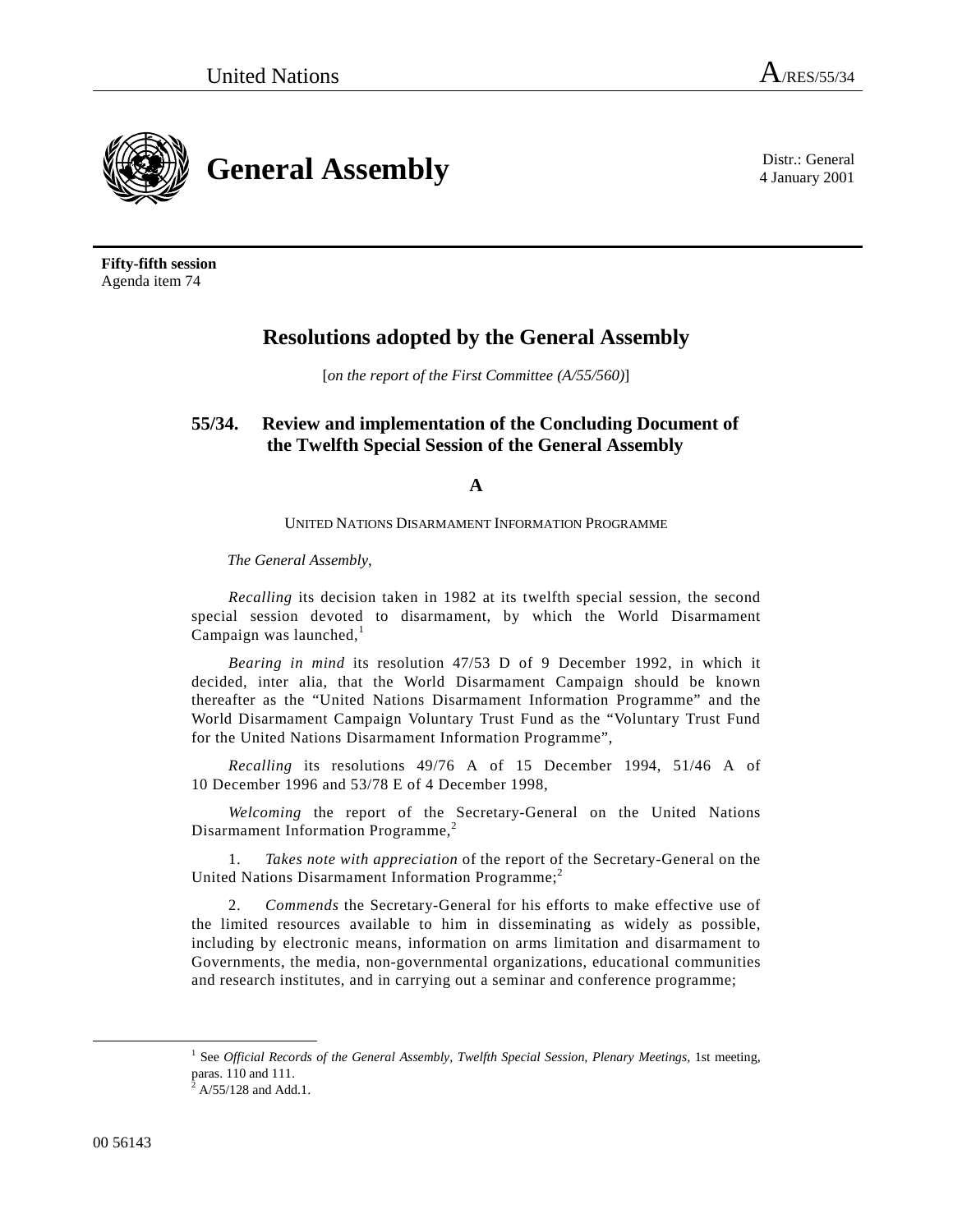3. *Stresses* the importance of the Programme, as a significant instrument in enabling all Member States to participate fully in the deliberations and negotiations on disarmament in the various United Nations bodies, and in assisting them in complying with treaties, as required, and in contributing to agreed mechanisms for transparency;

4. *Notes with appreciation* the cooperation of the Department of Public Information of the Secretariat and its information centres in pursuit of the objectives of the Programme;

5. *Recommends* that the Programme focus its efforts:

(*a*) To inform, to educate and to generate public understanding of the importance of multilateral action and support for it, including action by the United Nations and the Conference on Disarmament, in the field of arms limitation and disarmament, in a factual, balanced and objective manner, and, inter alia, to continue to publish in all official languages *The United Nations Disarmament Yearbook*, periodic hard copy and regular electronic updates of the *Status of Multilateral Arms Regulation and Disarmament Agreements* and ad hoc publications in hard copy and electronic form;

(*b*) To continue to coordinate, produce and manage the disarmament Internet web site as a part of the United Nations web site with a view to maintaining an updated source of accessible information, and, within available resources, to produce versions of the site in as many official languages as feasible;

(*c*) To continue to intensify United Nations interaction with the public, principally non-governmental organizations and research institutes, to help further an informed debate on topical issues of arms limitation, disarmament and security;

(*d*) To continue to organize discussions on topics of interest in the field of arms limitation and disarmament with a view to broadening understanding and facilitating an exchange of views and information among Member States and civil society;

6. *Emphasizes* the importance of contributions to the Voluntary Trust Fund for the United Nations Disarmament Information Programme to sustain a strong outreach programme, and invites all Member States to make contributions to the Fund;

7. *Commends* the Secretary-General for supporting the efforts of universities, other academic institutions and non-governmental organizations active in the education field in widening the worldwide availability of disarmament education, invites him to continue to support and cooperate with educational institutions and non-governmental organizations engaged in such efforts, without cost to the regular budget to the United Nations, and takes note of the proposal made by the Advisory Board on Disarmament Matters in July 2000 for a study on disarmament and non-proliferation education;<sup>3</sup>

8. *Requests* the Secretary-General to submit to the General Assembly at its fifty-seventh session a report covering both the implementation of the activities of the Programme by the United Nations system during the two previous years and the activities of the Programme contemplated by the system for the following two years;

 <sup>3</sup>  $3$  See A/55/349, para. 24.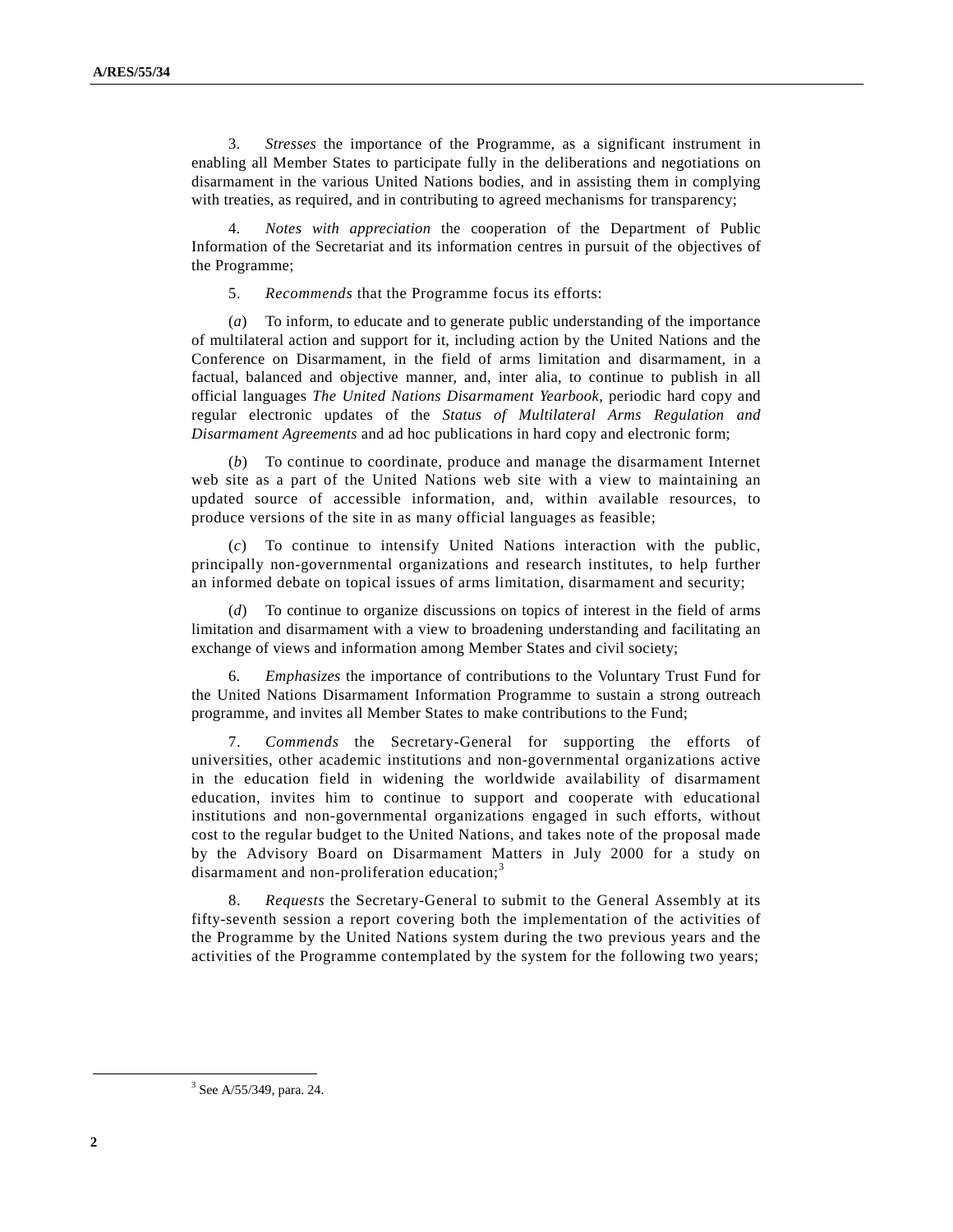9. *Decides* to include in the provisional agenda of its fifty-seventh session the item entitled "United Nations Disarmament Information Programme".

> *69th plenary meeting 20 November 2000*

**B**

REGIONAL CONFIDENCE-BUILDING MEASURES: ACTIVITIES OF THE UNITED NATIONS STANDING ADVISORY COMMITTEE ON SECURITY QUESTIONS IN CENTRAL AFRICA

*The General Assembly*,

*Bearing in mind* the purposes and principles of the United Nations and its primary responsibility for the maintenance of international peace and security in accordance with the Charter of the United Nations,

*Recalling* its resolutions 43/78 H and 43/85 of 7 December 1988, 44/21 of 15 November 1989, 45/58 M of 4 December 1990, 46/37 B of 6 December 1991, 47/53 F of 15 December 1992, 48/76 A of 16 December 1993, 49/76 C of 15 December 1994, 50/71 B of 12 December 1995, 51/46 C of 10 December 1996, 52/39 B of 9 December 1997, 53/78 A of 4 December 1998 and 54/55 A of 1 December 1999,

*Considering* the importance and effectiveness of confidence-building measures taken at the initiative and with the participation of all States concerned and taking into account the specific characteristics of each region, since such measures can contribute to regional stability and to international security,

*Convinced* that the resources released by disarmament, including regional disarmament, can be devoted to economic and social development and to the protection of the environment for the benefit of all peoples, in particular those of the developing countries,

*Recalling* the guidelines for general and complete disarmament adopted at its tenth special session, the first special session devoted to disarmament,

*Convinced* that development can be achieved only in a climate of peace, security and mutual confidence both within and among States,

*Bearing in mind* the establishment by the Secretary-General on 28 May 1992 of the United Nations Standing Advisory Committee on Security Questions in Central Africa, the purpose of which is to encourage arms limitation, disarmament, non-proliferation and development in the subregion,

*Recalling* the Brazzaville Declaration on Cooperation for Peace and Security in Central Africa,<sup>4</sup> the Bata Declaration for the Promotion of Lasting Democracy, Peace and Development in Central Africa,<sup>5</sup> and the Yaoundé Declaration on Peace, Security and Stability in Central Africa,<sup>6</sup>

*Bearing in mind* resolutions 1196 (1998) and 1197 (1998), adopted by the Security Council on 16 and 18 September 1998 respectively, following its

 <sup>4</sup>  $^{4}$  A/50/474, annex I.

<sup>&</sup>lt;sup>5</sup> A/53/258-S/1998/763, annex II, appendix I.

<sup>6</sup> A/53/868-S/1999/303, annex II.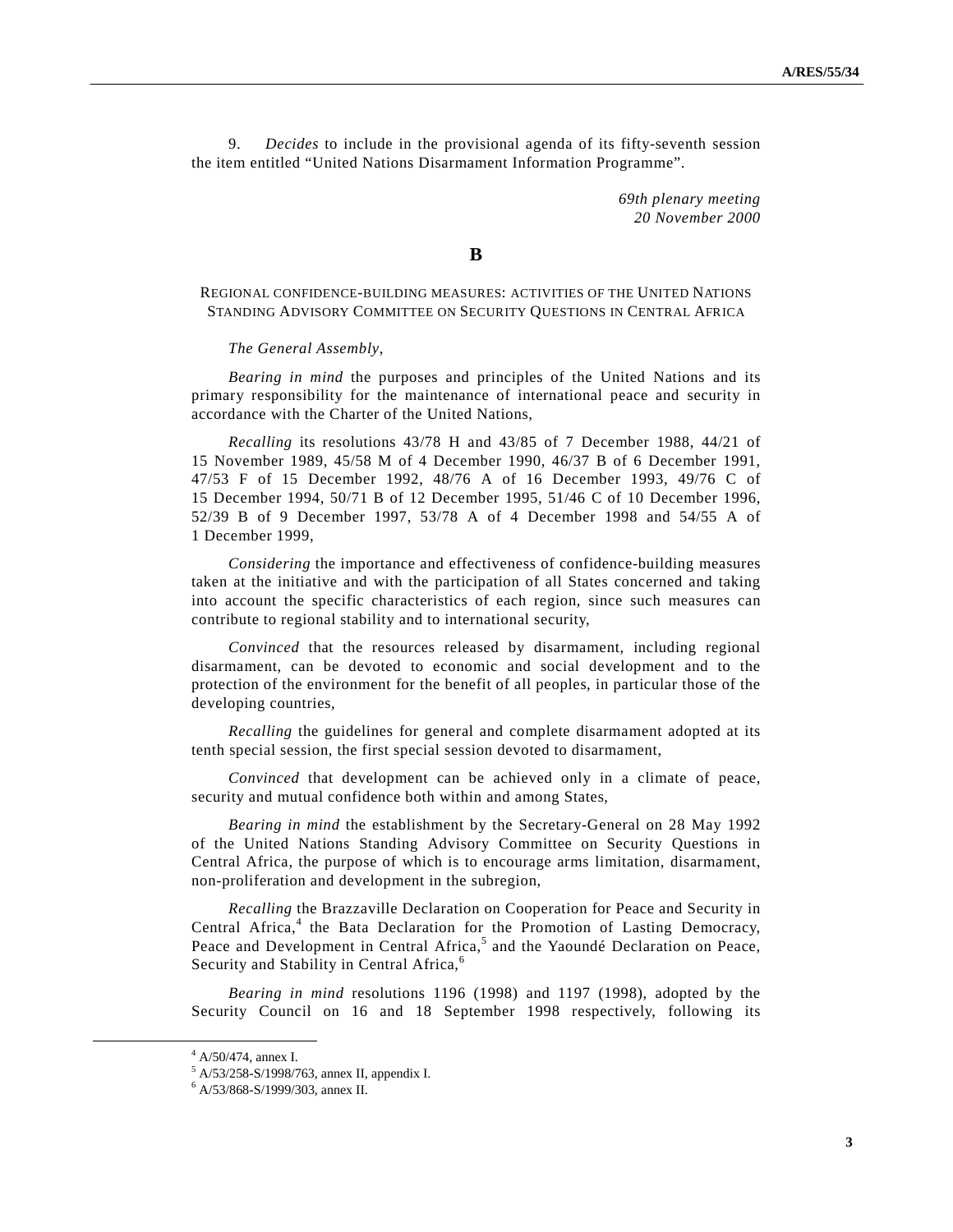consideration of the report of the Secretary-General on the causes of conflict and the promotion of durable peace and sustainable development in Africa, $\overline{7}$ 

*Emphasizing* the need to strengthen the capacity for conflict prevention and peacekeeping in Africa,

*Recalling* the decision of the fourth ministerial meeting of the Standing Advisory Committee in favour of establishing, under the auspices of the United Nations High Commissioner for Human Rights, a subregional centre for human rights and democracy in Central Africa,

1. *Takes note* of the report of the Secretary-General on regional confidencebuilding measures, which deals with the activities of the United Nations Standing Advisory Committee on Security Questions in Central Africa in the period since the adoption by the General Assembly of resolution  $54/55$  A;<sup>8</sup>

2. *Reaffirms its support* for efforts aimed at promoting confidence-building measures at regional and subregional levels in order to ease tensions and conflicts in Central Africa and to further peace, stability and sustainable development in the subregion;

3. *Also reaffirms its support* for the programme of work of the Standing Advisory Committee adopted at the organizational meeting of the Committee, held at Yaoundé from 27 to 31 July 1992;

4. *Notes with satisfaction* the progress made by the States members of the Standing Advisory Committee in implementing the programme of activities for the period 1999-2000, in particular by:

(*a*) Holding the Subregional Conference on the Proliferation of and Illicit Traffic in Small Arms in Central Africa at N'Djamena from 25 to 27 October 1999;

(*b*) Holding the twelfth ministerial meeting of the Standing Advisory Committee at N'Djamena from 27 to 30 October 1999;

(*c*) Holding a meeting of experts of the countries of the subregion to draft the Protocol on the Council for Peace and Security in Central Africa and the Mutual Assistance Pact between countries of Central Africa at Malabo from 14 to 17 February 2000;

(*d*) Holding the thirteenth ministerial meeting of the Standing Advisory Committee at N'Djamena from 2 to 6 May 2000;

(*e*) Holding the Subregional Conference on the Question of Refugees and Internally Displaced Persons in Central Africa at Bujumbura from 14 to 16 August 2000;

(*f*) Holding the fourteenth ministerial meeting of the Standing Advisory Committee at Bujumbura from 17 to 19 August 2000;

5. *Emphasizes* the importance of providing the States members of the Standing Advisory Committee with the essential support they need to carry out the full programme of activities which they adopted at their ministerial meetings;

 <sup>7</sup>  $7$  A/52/871-S/1998/318.

 $8$  A/55/170.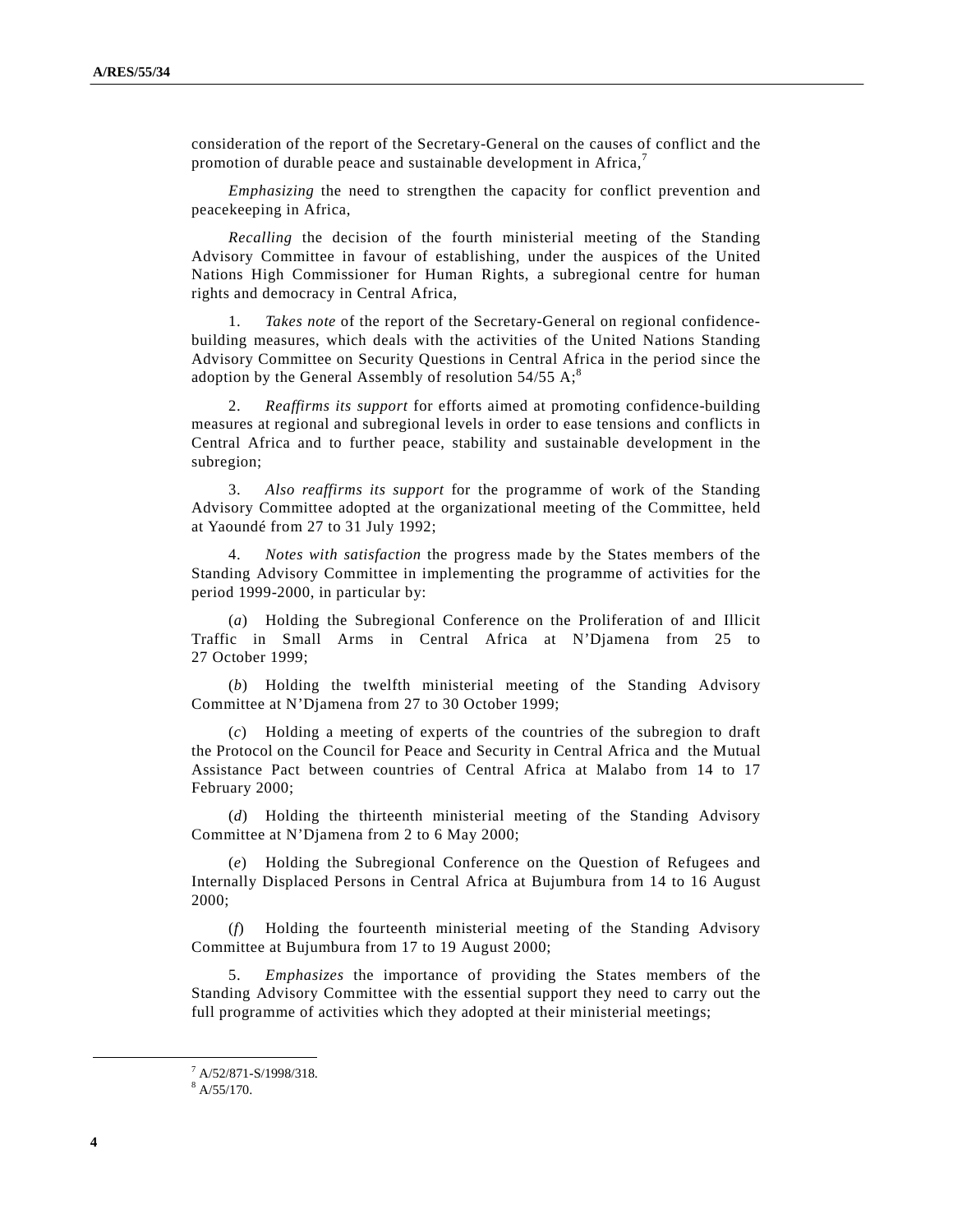6. *Welcomes* the creation of a mechanism for the promotion, maintenance and consolidation of peace and security in Central Africa, to be known as the Council for Peace and Security in Central Africa, by the summit Conference of Heads of State and Government of the Central African countries, held at Yaoundé on 25 February 1999, and requests the Secretary-General to give his full support to the effective realization of that important mechanism;

7. *Emphasizes* the need to make the early-warning mechanism in Central Africa operational so that it will serve, on the one hand, as an instrument for analysing and monitoring political situations in the States members of the Standing Advisory Committee with a view to preventing the outbreak of future armed conflicts and, on the other hand, as a technical body through which the member States will carry out the programme of work of the Committee, adopted at its organizational meeting held at Yaoundé in 1992, and requests the Secretary-General to provide it with the assistance necessary for it to function properly;

8. *Requests* the Secretary-General and the United Nations High Commissioner for Human Rights to continue to lend all their support to the effective establishment and smooth functioning of the Subregional Centre for Human Rights and Democracy in Central Africa;

9. *Requests* the Secretary-General, pursuant to Security Council resolution 1197 (1998), to provide the States members of the Standing Advisory Committee with the necessary support for the implementation and smooth functioning of the early-warning mechanism and the Council for Peace and Security in Central Africa;

10. *Also requests* the Secretary-General to support the establishment of a network of parliamentarians with a view to the creation of a subregional parliament in Central Africa;

11. *Requests* the Secretary-General and the Office of the United Nations High Commissioner for Refugees to continue to provide increased assistance to the countries of Central Africa for coping with the problems of refugees in their territories;

12. *Welcomes with satisfaction* the decision taken by the Standing Advisory Committee at its fourteenth ministerial meeting to organize a subregional conference on the protection of women and children in armed conflicts, and requests the Secretary-General to lend all the necessary support for the holding of the conference;

13. *Thanks* the Secretary-General for having established the Trust Fund for the United Nations Standing Advisory Committee on Security Questions in Central Africa;

14. *Appeals* to Member States and to governmental and non-governmental organizations to make additional voluntary contributions to the Trust Fund for the implementation of the programme of work of the Standing Advisory Committee;

15. *Requests* the Secretary-General to continue to provide the States members of the Standing Advisory Committee with assistance to ensure that they are able to carry on their efforts;

16. *Also* r*equests* the Secretary-General to submit to the General Assembly at its fifty-sixth session a report on the implementation of the present resolution;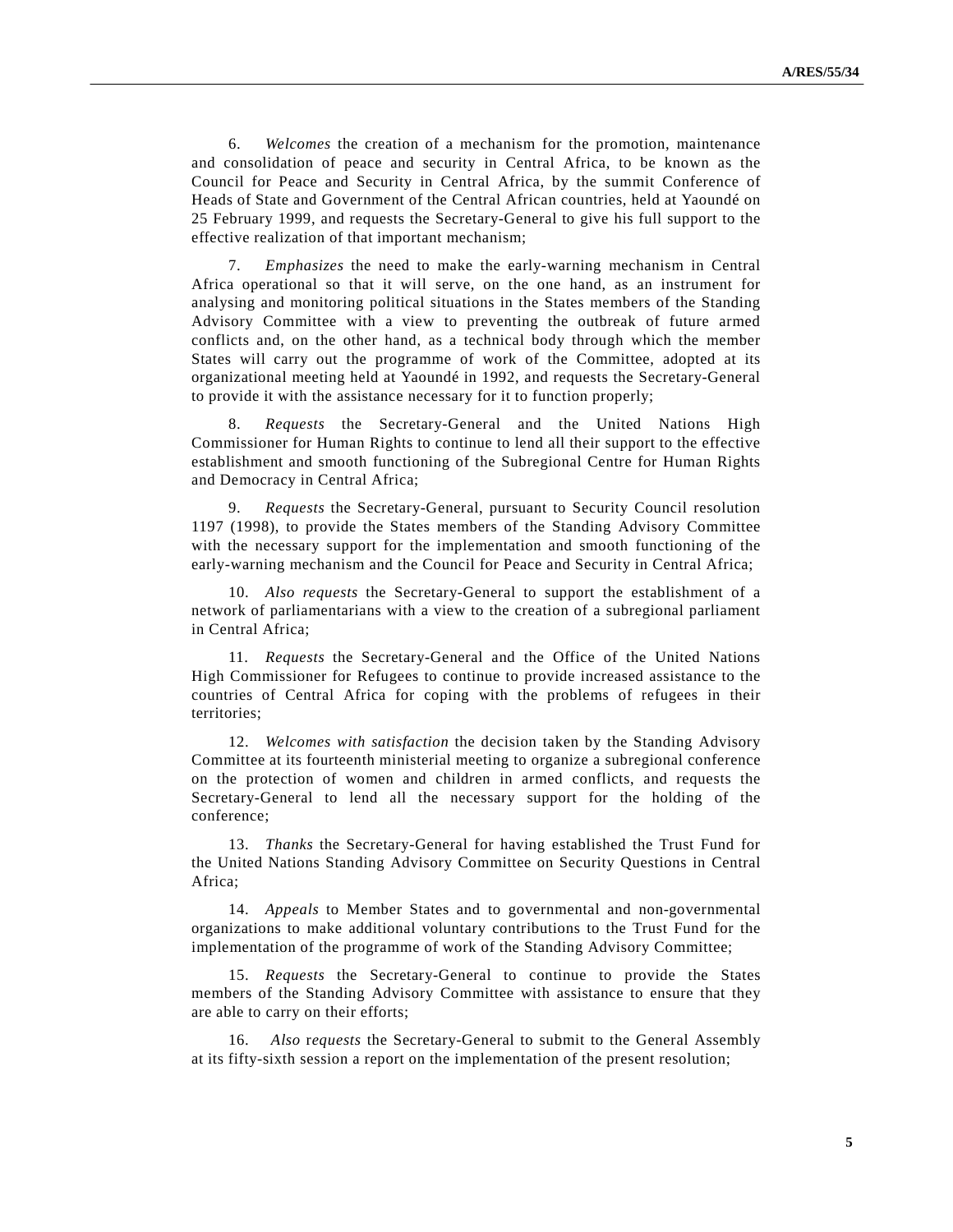17. *Decides* to include in the provisional agenda of its fifty-sixth session the item entitled "Regional confidence-building measures: activities of the United Nations Standing Advisory Committee on Security Questions in Central Africa".

> *69th plenary meeting 20 November 2000*

**C**

UNITED NATIONS DISARMAMENT FELLOWSHIP, TRAINING AND ADVISORY SERVICES

#### *The General Assembly*,

*Having considered* the report of the Secretary-General on the United Nations disarmament fellowship, training and advisory services programme,<sup>9</sup>

*Recalling* its decision, contained in paragraph 108 of the Final Document of the Tenth Special Session of the General Assembly,<sup>10</sup> the first special session devoted to disarmament, to establish a programme of fellowships on disarmament, as well as its decisions contained in annex IV to the Concluding Document of the Twelfth Special Session of the General Assembly, $11$  the second special session devoted to disarmament, in which it decided, inter alia, to continue the programme,

*Noting with satisfaction* that the programme has already trained an appreciable number of public officials selected from geographical regions represented in the United Nations system, most of whom are now in positions of responsibility in the field of disarmament affairs in their respective countries or Governments,

*Recalling* all the annual resolutions on the matter since the thirty-seventh session of the General Assembly, in 1982, including resolution 50/71 A of 12 December 1995,

*Noting with satisfaction* that the programme as designed continues to enable an increasing number of public officials, in particular from the developing countries, to acquire more expertise in the sphere of disarmament,

*Believing* that the forms of assistance available to Member States, in particular to developing countries, under the programme will enhance the capabilities of their officials to follow ongoing deliberations and negotiations on disarmament, both bilateral and multilateral,

1. *Reaffirms* its decisions contained in annex IV to the Concluding Document of the Twelfth Special Session of the General Assembly<sup>11</sup> and the report of the Secretary-General<sup>12</sup> approved by the Assembly in its resolution  $33/71 \to 0$ 14 December 1978;

2. *Expresses its appreciation* to the Governments of Germany and Japan for inviting the 1999 and 2000 fellows to study selected activities in the field of disarmament, and to the Government of the United States of America for having

 $\frac{1}{9}$  $^{9}$  A/55/152 and Corr.1.

<sup>&</sup>lt;sup>10</sup> Resolution S-10/2.

<sup>11</sup> *Official Records of the General Assembly, Twelfth Special Session, Annexes*, agenda items 9-13, document A/S-12/32.

 $12$  A/33/305.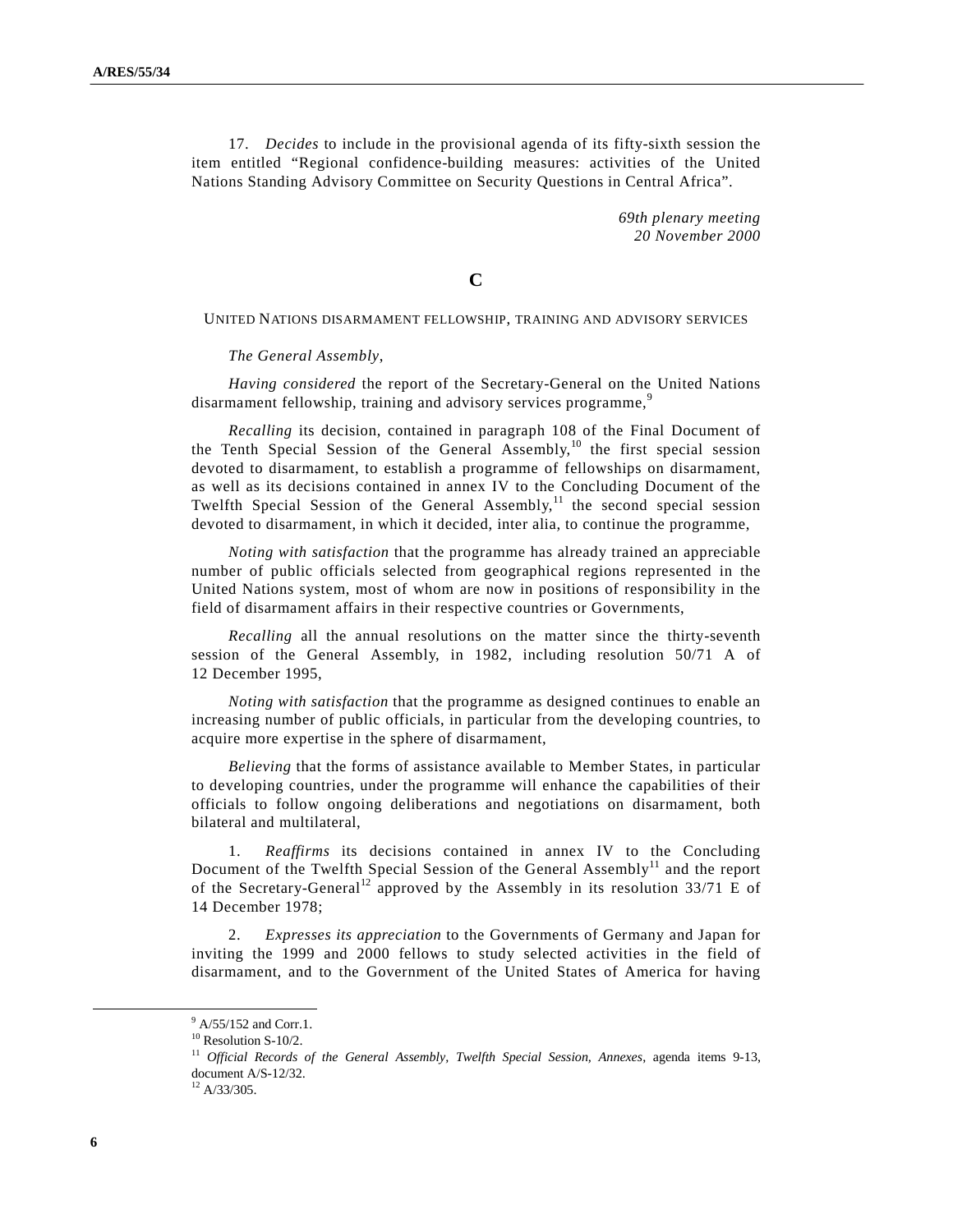organized in 1999 a specific study programme in the field of disarmament thereby contributing to the fulfilment of the overall objectives of the programme;

3. *Expresses its appreciation also* to the International Atomic Energy Agency, the Organization for the Prohibition of Chemical Weapons, the Preparatory Commission for the Comprehensive Nuclear-Test-Ban Treaty Organization and the Monterey Institute of International Studies for having organized specific study programmes in the field of disarmament in their respective areas of competence, thereby contributing to the objectives of the programme;

4. *Commends* the Secretary-General for the diligence with which the programme has continued to be carried out;

5. *Requests* the Secretary-General to continue to implement annually the Geneva-based programme within existing resources and to report thereon to the General Assembly at its fifty-seventh session;

6. *Decides* to include in the provisional agenda of its fifty-seventh session the item entitled "United Nations disarmament fellowship, training and advisory services".

> *69th plenary meeting 20 November 2000*

## **D**

UNITED NATIONS REGIONAL CENTRE FOR PEACE AND DISARMAMENT IN AFRICA

*The General Assembly*,

*Mindful* of the provisions of Article 11, paragraph 1, of the Charter of the United Nations stipulating that a function of the General Assembly is to consider the general principles of cooperation in the maintenance of international peace and security, including the principles governing disarmament and arms limitation,

*Recalling* its resolutions 40/151 G of 16 December 1985, 41/60 D of 3 December 1986, 42/39 J of 30 November 1987 and 43/76 D of 7 December 1988 on the United Nations Regional Centre for Peace and Disarmament in Africa, and its resolutions 46/36 F of 6 December 1991 and 47/52 G of 9 December 1992 on regional disarmament, including confidence-building measures,

*Recalling also* its resolutions 48/76 E of 16 December 1993, 49/76 D of 15 December 1994, 50/71 C of 12 December 1995, 51/46 E of 10 December 1996, 52/220 of 22 December 1997, 53/78 C of 4 December 1998 and 54/55 B of 1 December 1999,

*Aware* of the widespread support for the revitalization of the Regional Centre and the important role that the Centre can play in the present context in promoting confidence-building and arms-limitation measures at the regional level, thereby promoting progress in the area of sustainable development,

*Taking into account* the report of the Secretary-General on the causes of conflict and the promotion of durable peace and sustainable development in Africa,<sup>7</sup>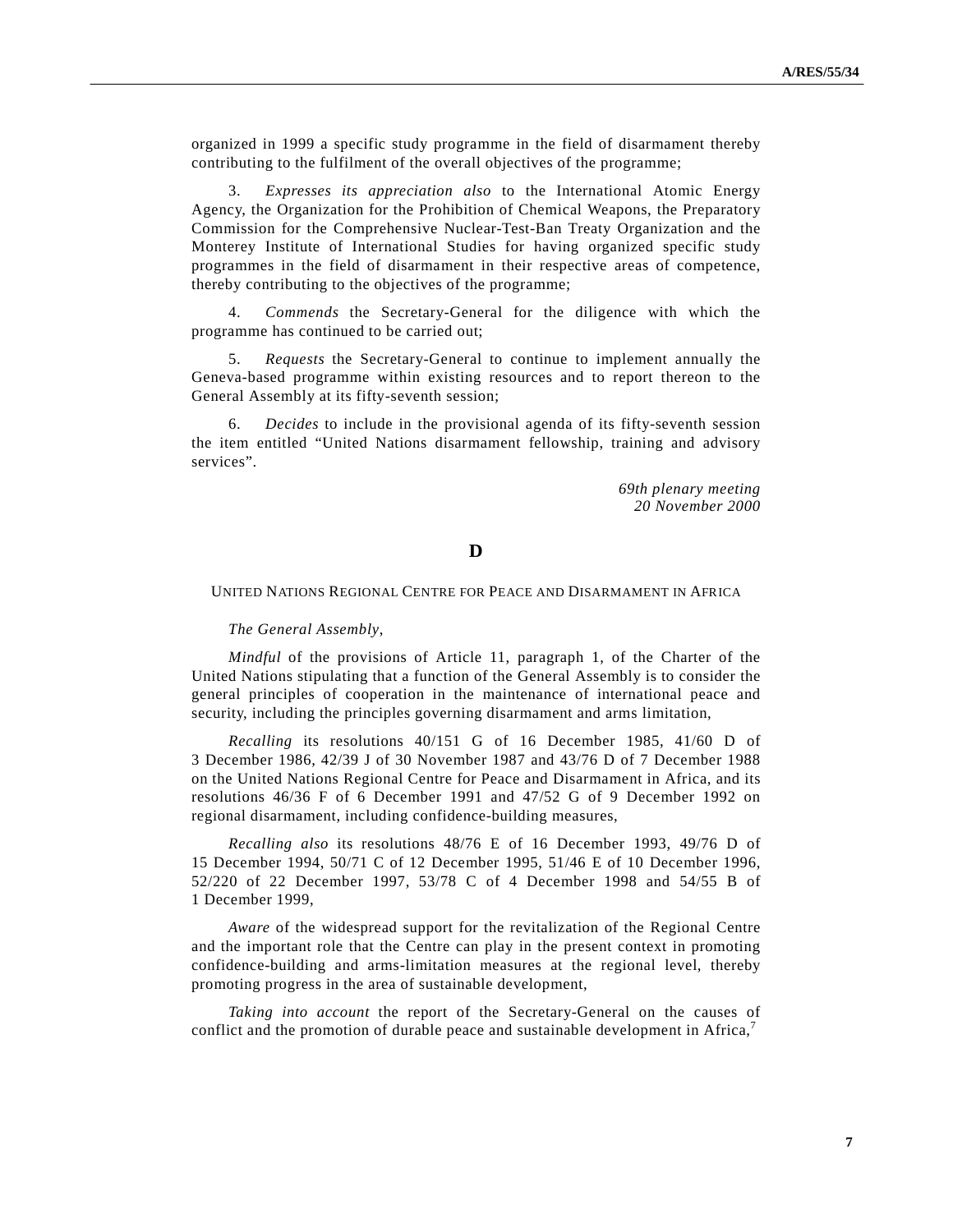*Bearing in mind* the efforts undertaken in the framework of the revitalization of the activities of the Regional Centre for the mobilization of the resources necessary for its operational costs,

*Taking into account* the need to establish close cooperation between the Regional Centre and the Mechanism for Conflict Prevention, Management and Resolution of the Organization of African Unity, in conformity with the relevant decision adopted by the Assembly of Heads of State and Government of the Organization of African Unity at its thirty-fifth ordinary session, held at Algiers from 12 to 14 July 1999,  $^{13}$ 

1. *Takes note* of the report of the Secretary-General,<sup>14</sup> and commends the activities carried out by the United Nations Regional Centre for Peace and Disarmament in Africa, in particular in support of the efforts made by the African States in the areas of peace and security;

2. *Reaffirms* its strong support for the revitalization of the Regional Centre, and emphasizes the need to provide it with resources to enable it to strengthen its activities and carry out its programmes;

3. *Appeals once again* to all States, as well as to international governmental and non-governmental organizations and the foundations, to make voluntary contributions in order to strengthen the programmes and activities of the Regional Centre and facilitate their implementation;

4. *Requests* the Secretary-General to continue to provide all necessary support, within existing resources, to the Regional Centre for better achievements and results;

5. *Also requests* the Secretary-General to facilitate the establishment of close cooperation between the Regional Centre and the Organization of African Unity, in particular in the area of peace, security and development, and to continue to assist the Director of the Regional Centre in his efforts to stabilize the financial situation of the Centre and revitalize its activities;

6. *Further requests* the Secretary-General to report to the General Assembly at its fifty-sixth session on the implementation of the present resolution;

7. *Decides* to include in the provisional agenda of its fifty-sixth session the item entitled "United Nations Regional Centre for Peace and Disarmament in Africa".

> *69th plenary meeting 20 November 2000*

### **E**

UNITED NATIONS REGIONAL CENTRE FOR PEACE, DISARMAMENT AND DEVELOPMENT IN LATIN AMERICA AND THE CARIBBEAN

*The General Assembly*,

*Recalling* its resolutions 41/60 J of 3 December 1986, 42/39 K of 30 November 1987 and 43/76 H of 7 December 1988 on the United Nations

 $14$  A/55/171.

 $13$  A/54/424, annex II, decision AHG/Dec.138 (XXXV)..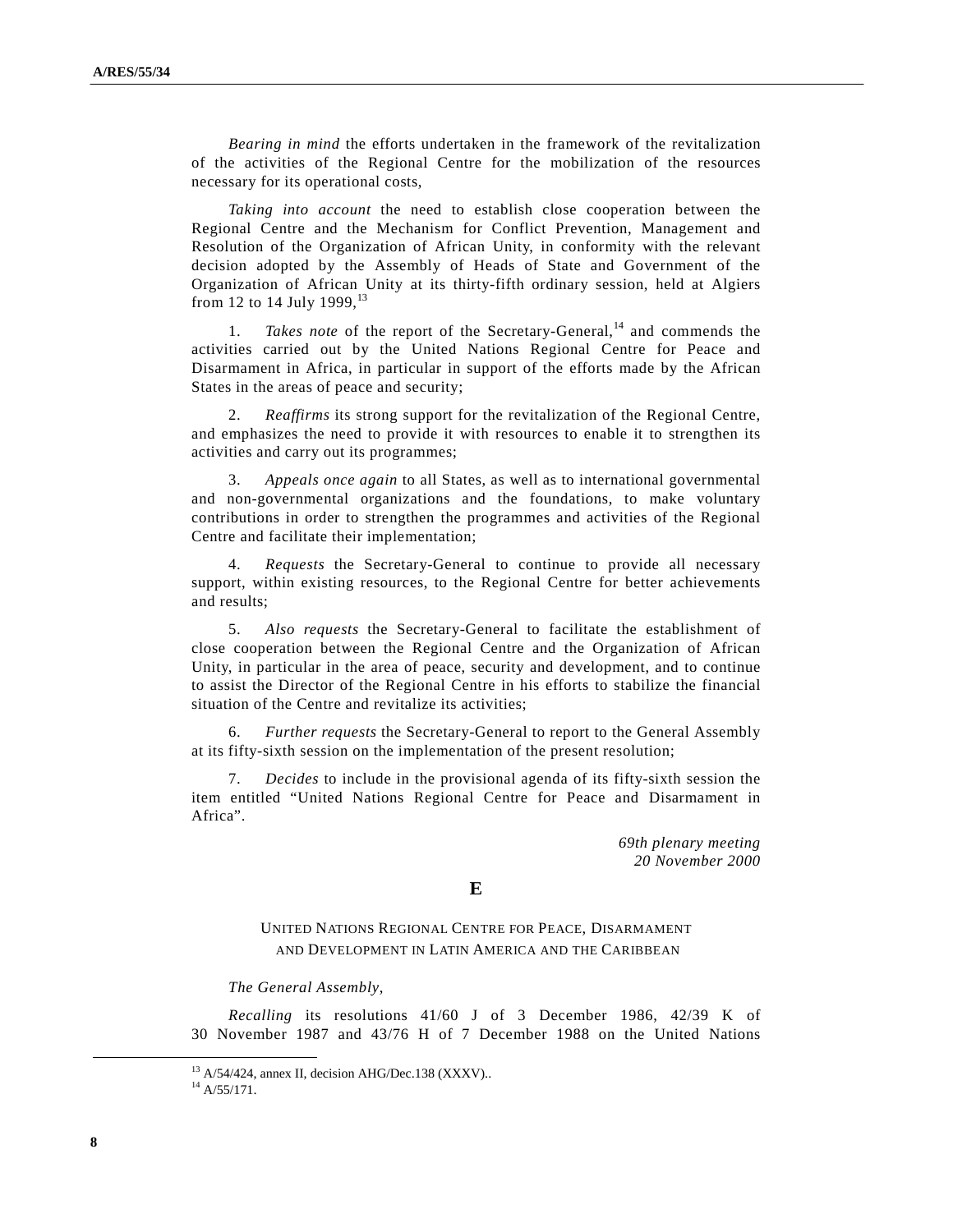Regional Centre for Peace, Disarmament and Development in Latin America and the Caribbean, with headquarters in Lima,

*Recalling also* its resolutions 46/37 F of 9 December 1991, 48/76 E of 16 December 1993, 49/76 D of 15 December 1994, 50/71 C of 12 December 1995, 52/220 of 22 December 1997 and 53/78 F of 4 December 1998,

*Recalling especially* its resolution 54/55 F of 1 December 1999, in which it welcomed the revitalization of the Regional Centre, the efforts made by the Government of Peru to that end and the appointment of the Director of the Centre by the Secretary-General,

*Welcoming* the report of the Secretary-General,<sup>15</sup> which concludes that the Regional Centre has launched projects aimed at furthering the understanding of the relationship between security and development, enhanced the role of the United Nations as a regional catalyst for activities on peace and disarmament and acted as a politically neutral platform for discussions on security and development issues,

*Noting* that security and disarmament issues have always been recognized as significant topics in Latin America and the Caribbean, the first inhabited region in the world to be declared a nuclear-weapon-free zone,

*Bearing in mind* the important role that the Regional Centre can play in promoting confidence-building measures, arms control and limitation, disarmament and development at the regional level,

*Also bearing in mind* the importance of information, research, education and training for peace, disarmament and development in order to achieve understanding and cooperation among States,

*Recognizing* the need to provide the three United Nations regional centres for peace and disarmament with sufficient financial resources for the planning and implementation of their programmes of activities,

1. *Reiterates* its strong support for the role of the United Nations Regional Centre for Peace, Disarmament and Development in Latin America and the Caribbean in the promotion of United Nations activities at the regional level to strengthen peace, stability, security and development among its member States;

2. *Expresses its satisfaction* with the vast range of activities carried out by the Regional Centre in the last year;

3. *Expresses its appreciation* for the political support and financial contributions to the Regional Centre, which are essential for its continued operation;

*Invites* all States of the region to take part in the activities of the Regional Centre, proposing items for inclusion in its agenda, making greater and better use of the Centre's potential to meet the current challenges facing the international community and with a view to fulfilling the aims of the Charter of the United Nations in the fields of peace, disarmament and development;

5. *Appeals* to Member States, in particular the States of the Latin American and Caribbean region, and to international governmental and non-governmental organizations and to foundations, to make voluntary contributions to strengthen the Regional Centre, its programme of activities and the implementation thereof;

 $15$  A/55/169.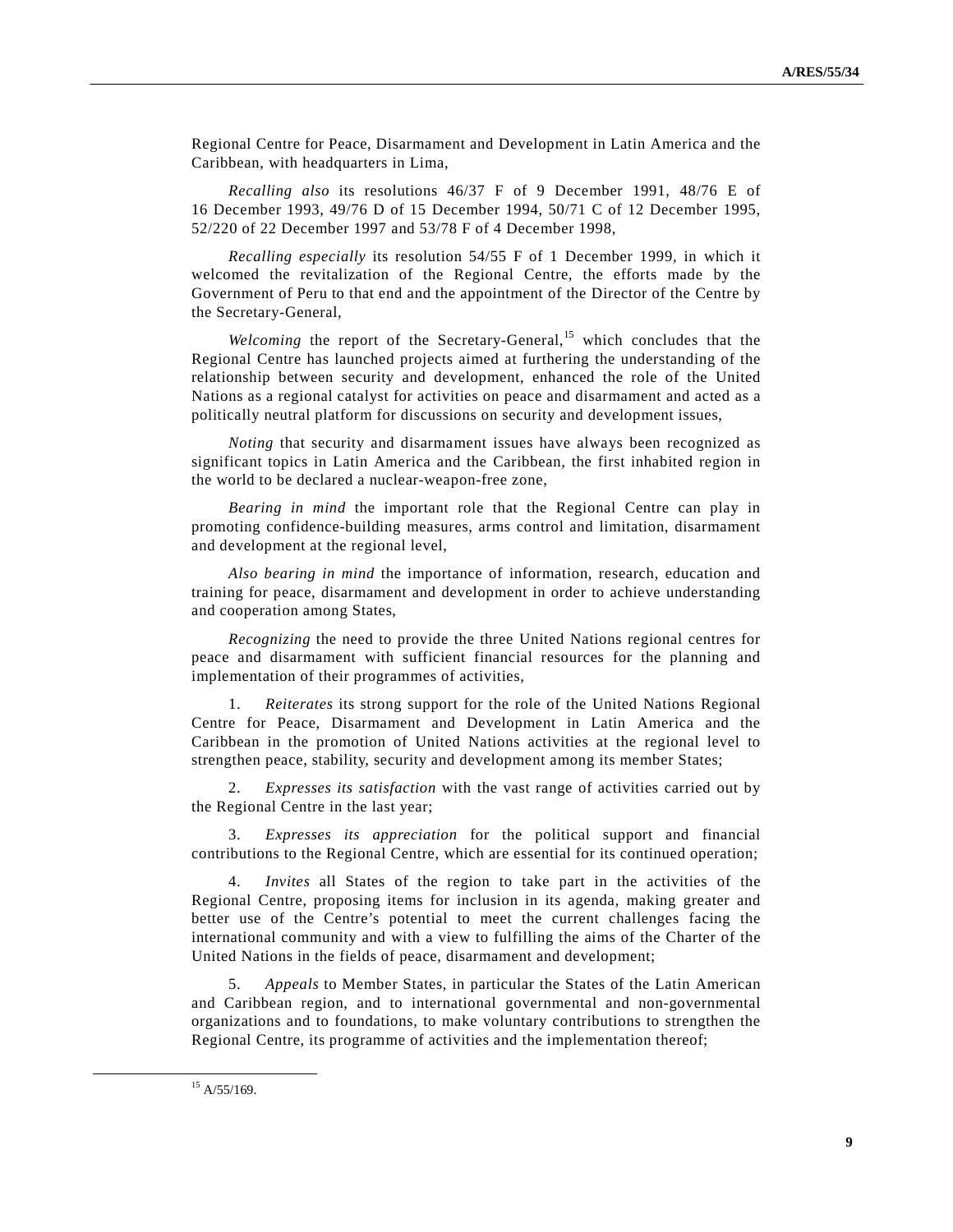6. *Requests* the Secretary-General to provide the Regional Centre with all necessary support within existing resources, so that it may carry out its programme of activities and achieve better results;

7. *Also requests* the Secretary-General to report to the General Assembly at its fifty-sixth session on the implementation of the present resolution;

8. *Decides* to include in the provisional agenda of its fifty-sixth session the item entitled "United Nations Regional Centre for Peace, Disarmament and Development in Latin America and the Caribbean".

> *69th plenary meeting 20 November 2000*

#### **F**

#### UNITED NATIONS REGIONAL CENTRES FOR PEACE AND DISARMAMENT

### *The General Assembly*,

*Recalling* its resolution 54/55 E of 1 December 1999 regarding the maintenance and revitalization of the three United Nations regional centres for peace and disarmament,

*Recalling also* the reports of the Secretary-General on the United Nations Regional Centre for Peace and Disarmament in Africa,<sup>14</sup> the United Nations Regional Centre for Peace and Disarmament in Asia and the Pacific<sup>16</sup> and the United Nations Regional Centre for Peace, Disarmament and Development in Latin America and the Caribbean,<sup>15</sup>

*Reaffirming* its decision, taken in 1982 at its twelfth special session, to establish the United Nations Disarmament Information Programme, the purpose of which is to inform, educate and generate public understanding and support for the objectives of the United Nations in the field of arms control and disarmament, $<sup>1</sup>$ </sup>

*Bearing in mind* its resolutions 40/151 G of 16 December 1985, 41/60 J of 3 December 1986, 42/39 D of 30 November 1987 and 44/117 F of 15 December 1989 on the regional centres for peace and disarmament in Nepal, Peru and Togo,

*Recognizing* that the changes that have taken place in the world have created new opportunities as well as posed new challenges for the pursuit of disarmament and, in this regard, bearing in mind that the regional centres for peace and disarmament can contribute substantially to understanding and cooperation among the States in each particular region in the areas of peace, disarmament and development,

*Noting* that in paragraph 146 of the Final Document of the Twelfth Conference of Heads of State or Government of Non-Aligned Countries, held at Durban, South Africa, from 29 August to 3 September 1998, the heads of State or Government welcomed the decision adopted by the General Assembly on maintaining and revitalizing the three regional centres for peace and disarmament in Nepal, Peru and  $Togo,$ <sup>17</sup>

 $^{16}$  A/55/181.

<sup>17</sup> A/53/667-S/1998/1071, annex I.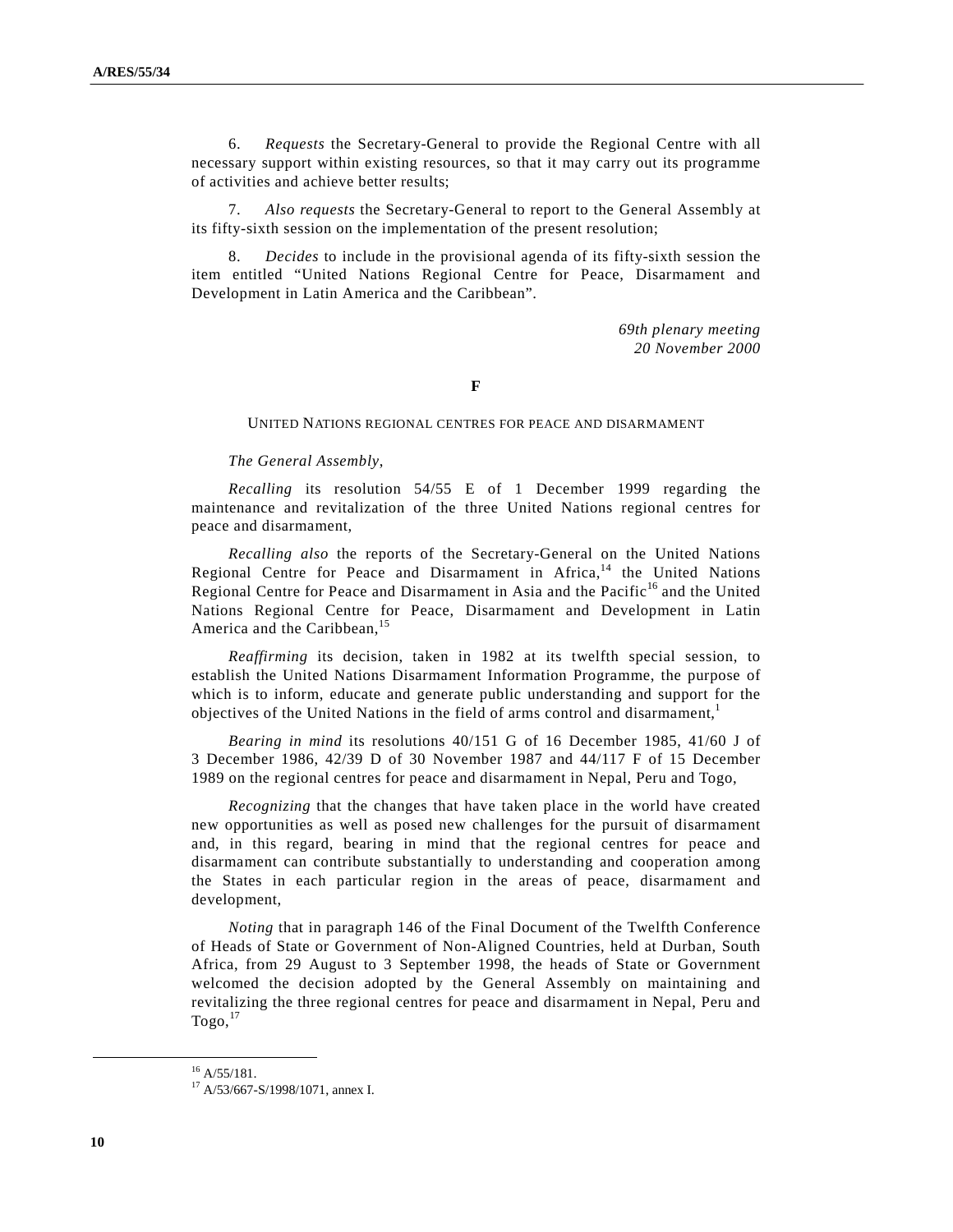1. *Reiterates* the importance of the United Nations activities at the regional level to increase the stability and security of its Member States, which could be promoted in a substantive manner by the maintenance and revitalization of the three regional centres for peace and disarmament;

2. *Reaffirms* that, in order to achieve positive results, it is useful for the three regional centres to carry out dissemination and educational programmes that promote regional peace and security aimed at changing basic attitudes with respect to peace and security and disarmament so as to support the achievement of the purposes and principles of the United Nations;

3. *Appeals* to Member States in each region and those that are able to do so, as well as to international governmental and non-governmental organizations and foundations, to make voluntary contributions to the regional centres in their respective regions to strengthen their programmes of activities and implementation;

4. *Requests* the Secretary-General to provide all necessary support, within existing resources, to the regional centres in carrying out their programmes of activities;

5. *Decides* to include in the provisional agenda of its fifty-sixth session the item entitled "United Nations regional centres for peace and disarmament".

> *69th plenary meeting 20 November 2000*

## **G**

#### CONVENTION ON THE PROHIBITION OF THE USE OF NUCLEAR WEAPONS

#### *The General Assembly*,

*Convinced* that the use of nuclear weapons poses the most serious threat to the survival of mankind,

*Bearing in mind* the advisory opinion of the International Court of Justice of 8 July 1996 on the *Legality of the Threat or Use of Nuclear Weapons*, 18

*Convinced* that a multilateral, universal and binding agreement prohibiting the use or threat of use of nuclear weapons would contribute to the elimination of the nuclear threat and to the climate for negotiations leading to the ultimate elimination of nuclear weapons, thereby strengthening international peace and security,

*Conscious* that some steps taken by the Russian Federation and the United States of America towards a reduction of their nuclear weapons and the improvement in the international climate can contribute towards the goal of the complete elimination of nuclear weapons,

*Recalling* that, in paragraph 58 of the Final Document of the Tenth Special Session of the General Assembly,<sup>10</sup> it is stated that all States should actively participate in efforts to bring about conditions in international relations among States in which a code of peaceful conduct of nations in international affairs could be agreed upon and that would preclude the use or threat of use of nuclear weapons,

 <sup>18</sup> *Legality of the Threat or Use of Nuclear Weapons, Advisory Opinion, I.C.J. Reports 1996*, p. 226.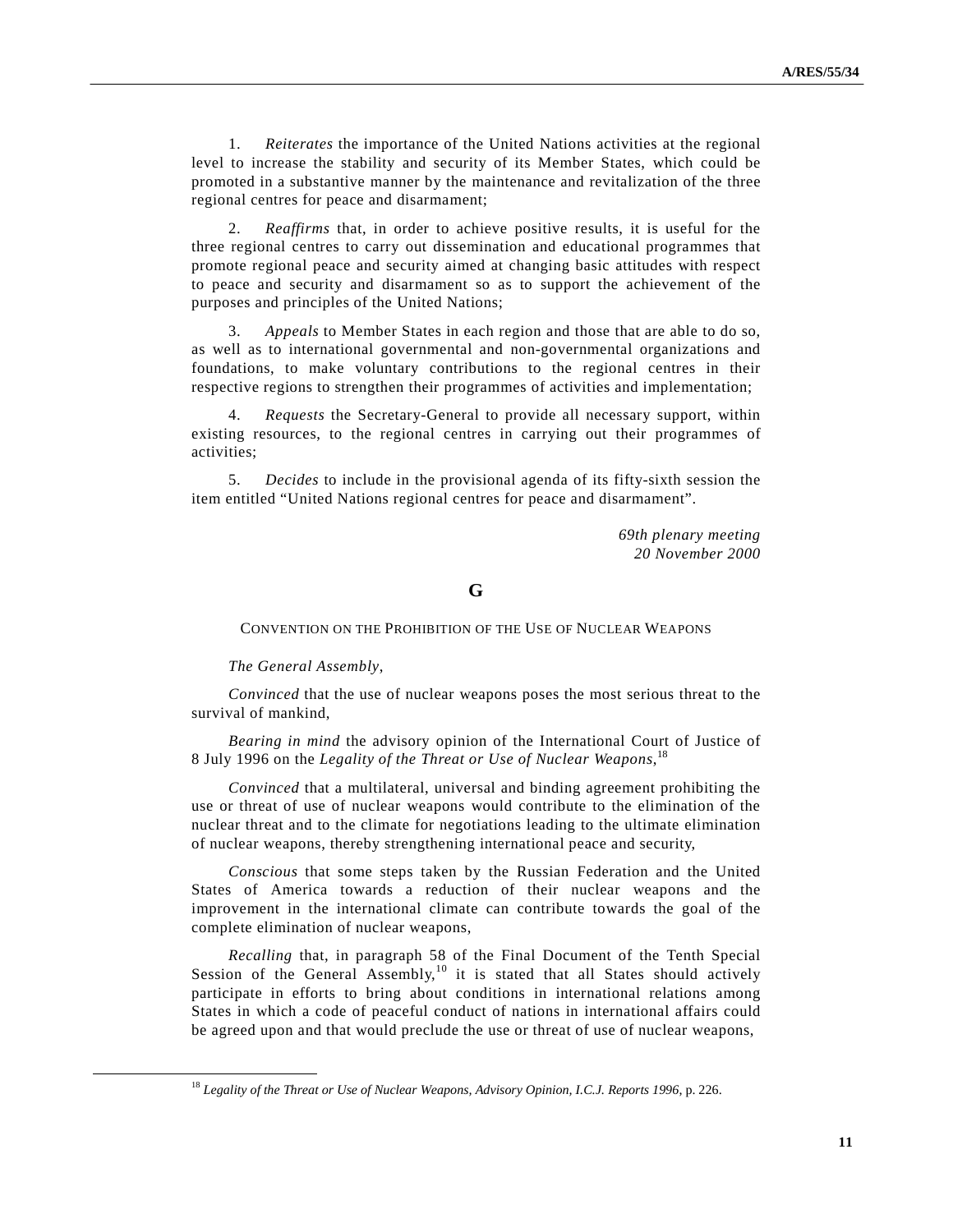*Reaffirming* that any use of nuclear weapons would be a violation of the Charter of the United Nations and a crime against humanity, as declared in its resolutions 1653 (XVI) of 24 November 1961, 33/71 B of 14 December 1978, 34/83 G of 11 December 1979, 35/152 D of 12 December 1980 and 36/92 I of 9 December 1981,

*Determined* to achieve an international convention prohibiting the development, production, stockpiling and use of nuclear weapons, leading to their ultimate destruction,

*Stressing* that an international convention on the prohibition of the use of nuclear weapons would be an important step in a phased programme towards the complete elimination of nuclear weapons, with a specified framework of time,

*Noting with regret* that the Conference on Disarmament, during its 2000 session, was unable to undertake negotiations on this subject as called for in General Assembly resolution 54/55 D of 1 December 1999,

1. *Reiterates its request* to the Conference on Disarmament to commence negotiations in order to reach agreement on an international convention prohibiting the use or threat of use of nuclear weapons under any circumstances;

2. *Requests* the Conference on Disarmament to report to the General Assembly on the results of those negotiations.

> *69th plenary meeting 20 November 2000*

## **H**

## UNITED NATIONS REGIONAL CENTRE FOR PEACE AND DISARMAMENT IN ASIA AND THE PACIFIC

#### *The General Assembly*,

*Recalling* its resolutions 42/39 D of 30 November 1987 and 44/117 F of 15 December 1989, by which it established the United Nations Regional Centre for Peace and Disarmament in Asia and renamed it the United Nations Regional Centre for Peace and Disarmament in Asia and the Pacific, with headquarters in Kathmandu and with the mandate of providing, on request, substantive support for the initiatives and other activities mutually agreed upon by the Member States of the Asia-Pacific region for the implementation of measures for peace and disarmament, through appropriate utilization of available resources,

*Welcoming* the report of the Secretary-General,<sup>16</sup> in which he expresses his belief that the mandate of the Regional Centre remains valid and that the Centre could be a useful instrument for fostering a climate of cooperation in the post-coldwar era,

*Noting* that trends in the post-cold-war era have emphasized the function of the Regional Centre in assisting Member States as they deal with new security concerns and disarmament issues emerging in the region,

*Commending* the useful activities carried out by the Regional Centre in encouraging regional and subregional dialogue for the enhancement of openness, transparency and confidence-building, as well as the promotion of disarmament and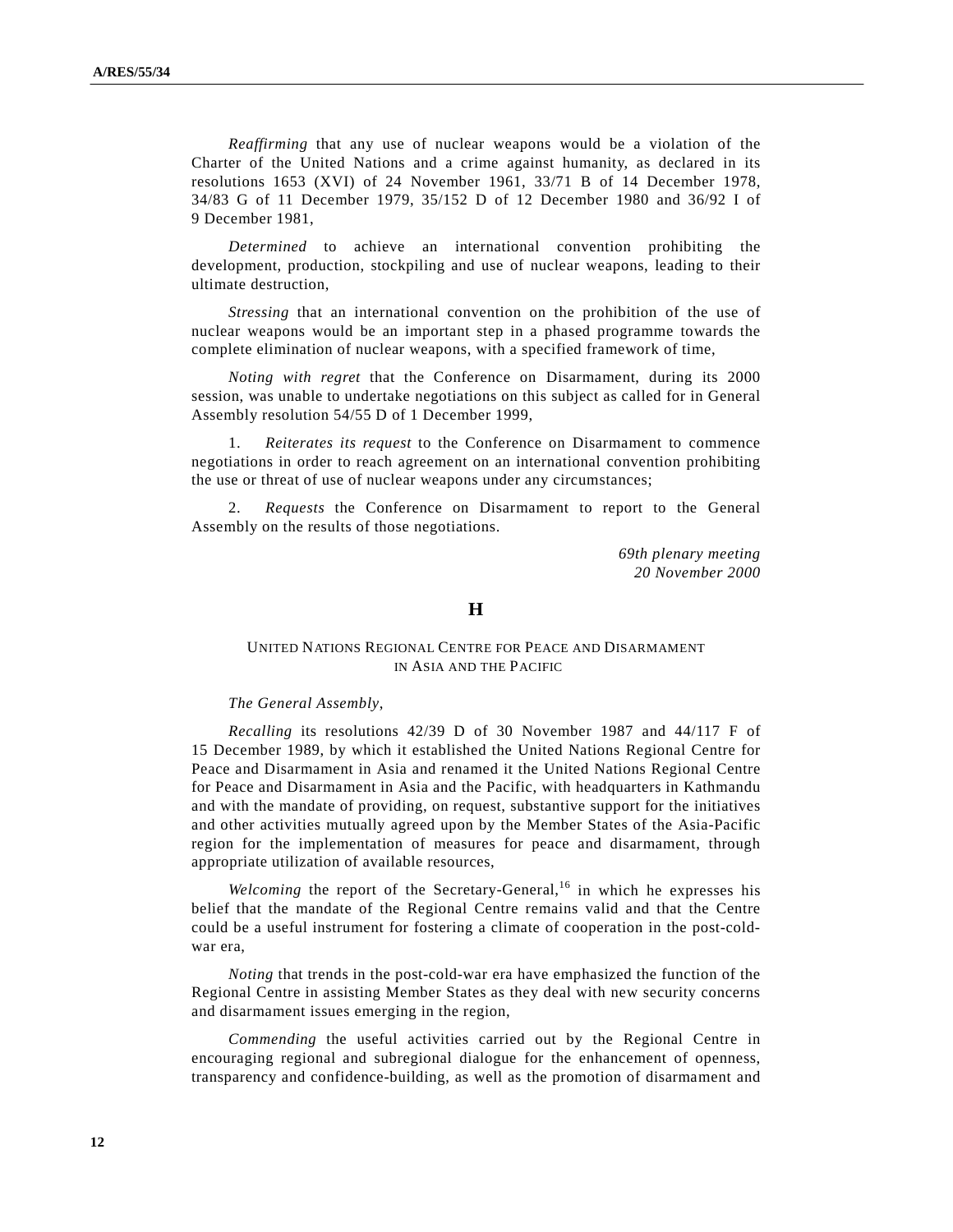security through the organization of regional meetings, which has come to be widely known within the Asia-Pacific region as the "Kathmandu process",

*Expressing its appreciation* to the Regional Centre for its organization of the twelfth regional disarmament meeting in Asia and the Pacific, held at Kathmandu from 15 to 17 February 2000, the United Nations Conference on Disarmament Issues, held at Akita, Japan, from 22 to 25 August 2000, and the regional seminar on illicit trafficking in small arms and light weapons, held at Jakarta on 3 and 4 May 2000,

*Welcoming* the idea of the possible creation of an educational and training programme for peace and disarmament in Asia and the Pacific for young people with different backgrounds, to be financed from voluntary contributions,

*Noting* the important role of the Regional Centre in assisting region-specific initiatives of Member States, including its assistance in the work related to the establishment of a nuclear-weapon-free zone in Central Asia,

*Appreciating highly* the important role that Nepal has played as the host nation of the headquarters of the Regional Centre,

1. *Reaffirms* its strong support for the forthcoming operation and further strengthening of the United Nations Regional Centre for Peace and Disarmament in Asia and the Pacific;

2. *Underlines* the importance of the Kathmandu process as a powerful vehicle for the development of the practice of region-wide security and disarmament dialogue;

3. *Expresses its appreciation* for the continuing political support and financial contributions to the Regional Centre, which are essential for its continued operation;

4. *Appeals* to Member States, in particular those within the Asia-Pacific region, as well as to international governmental and non-governmental organizations and foundations, to make voluntary contributions, the only resources of the Regional Centre, to strengthen the programme of activities of the Centre and the implementation thereof;

5. *Requests* the Secretary-General, taking note of paragraph 6 of General Assembly resolution 49/76 D of 15 December 1994, to provide the Regional Centre with the necessary support, within existing resources, in carrying out its programme of activities;

6. *Expresses its appreciation* for the generous offer of His Majesty's Government of Nepal to bear the operational cost of the Centre for it to function from Kathmandu;

7. *Requests* the Secretary-General to expedite his ongoing consultations with other concerned Member States and interested organizations, and urges him to conclude them by 31 July 2001 to assess the possibility of enabling the Centre to operate effectively from Kathmandu as soon as possible;

8. *Requests* the Secretary-General to report to the General Assembly at its fifty-sixth session on the implementation of the present resolution;